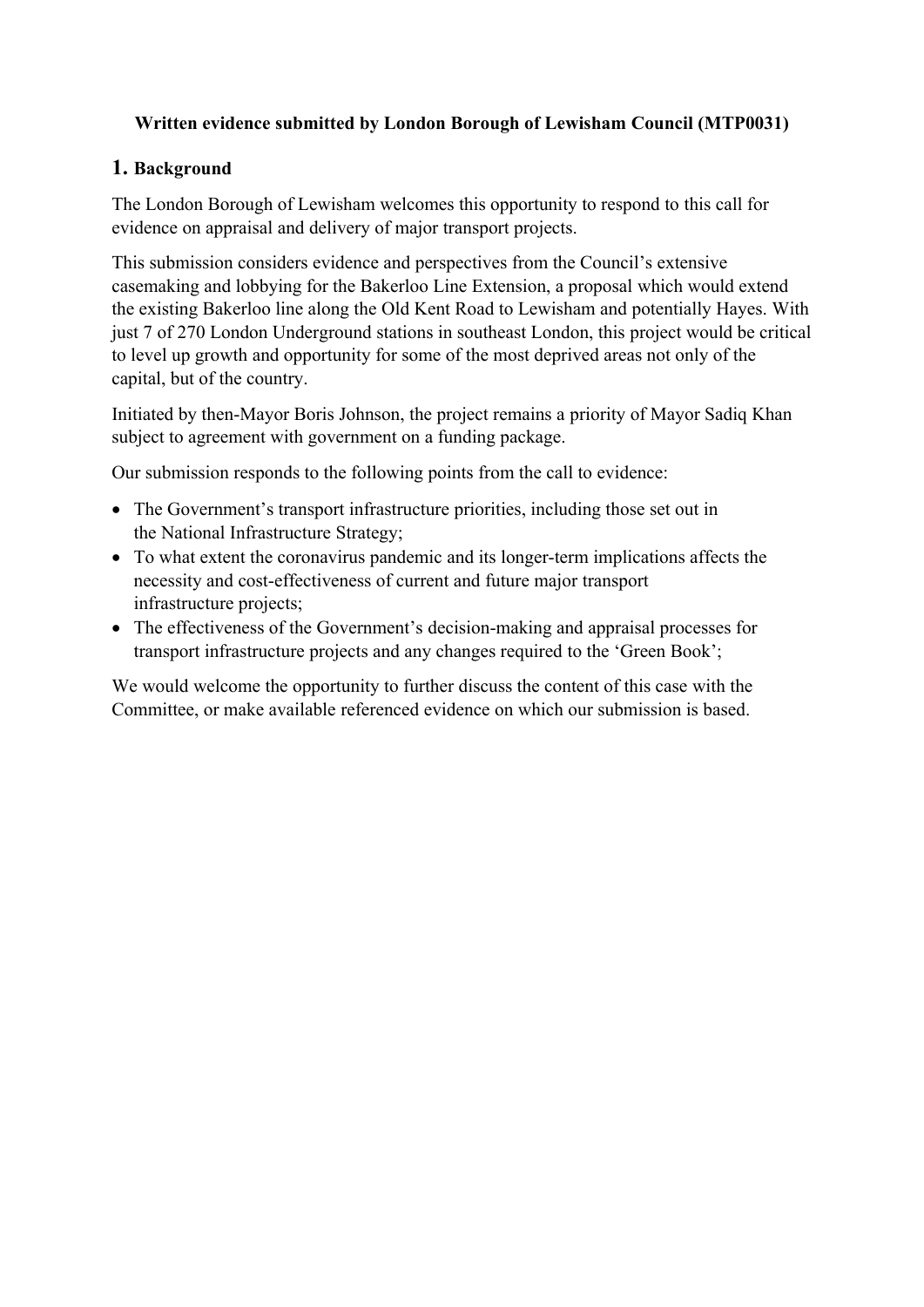# **2. The Government's transport infrastructure priorities, including those set out in the National Infrastructure Strategy**

The London Borough of Lewisham welcomes the government's aspiration for investment in infrastructure to "spread opportunity" as a driver of transformational social and economic change. As the only inner London borough without an Underground station, this aligns with our own aspiration for the Bakerloo Line Extension (BLE) which would spread opportunity to our borough and southeast London, whose transport network lags behind the rest of the capital.

Our support for the Bakerloo Line Extension underpins our plans to tackle the key public policy challenges which face us, including deprivation, unemployment and housing delivery and affordability. Our Local Economic Impact Assessment (further detailed in section 3) finds that the investment would unlock a £11.7bn direct economic benefit over 10 years



along the route through some of London's (and Britain's) most deprived communities. Benefits would include 12,000 construction jobs, 18,000 permanent jobs (in 310,000 sqm of new commercial space) and support for delivery of 47,500 new homes along the route.

## **The case for economic rebalancing within London**

Whilst we are supportive of the concept of 'levelling up' we are alarmed that current government strategy to pay greater focus on delivering opportunity to 'left behind' areas focuses exclusively and explicitly on areas outside London. This approach completely ignores vast intra-urban inequalities within London, with enormous gaps in opportunity and outcome between different parts of the capital.

Southeast London is by far the outlier in terms of connectivity to central London. With just 7 of 270 London Underground stations in our region of the capital (only 3 of which are outside of Zone 1), transport and growth depends primarily on congested and slow National Rail services and buses, a situation more comparable than regional candidates for levelling up (such as Leeds) than areas of London north of the Thames.

Given London's reliance on public transport, this disconnectedness has real impacts on opportunity. For example, a resident in the south of Lewisham borough has access to just 6% of employment opportunities in the capital within a 45 minute journey time, less than a quarter of those available to a resident of Colliers Wood, a tube station an equal distance from the West End (Source: TfL TIM Modelling).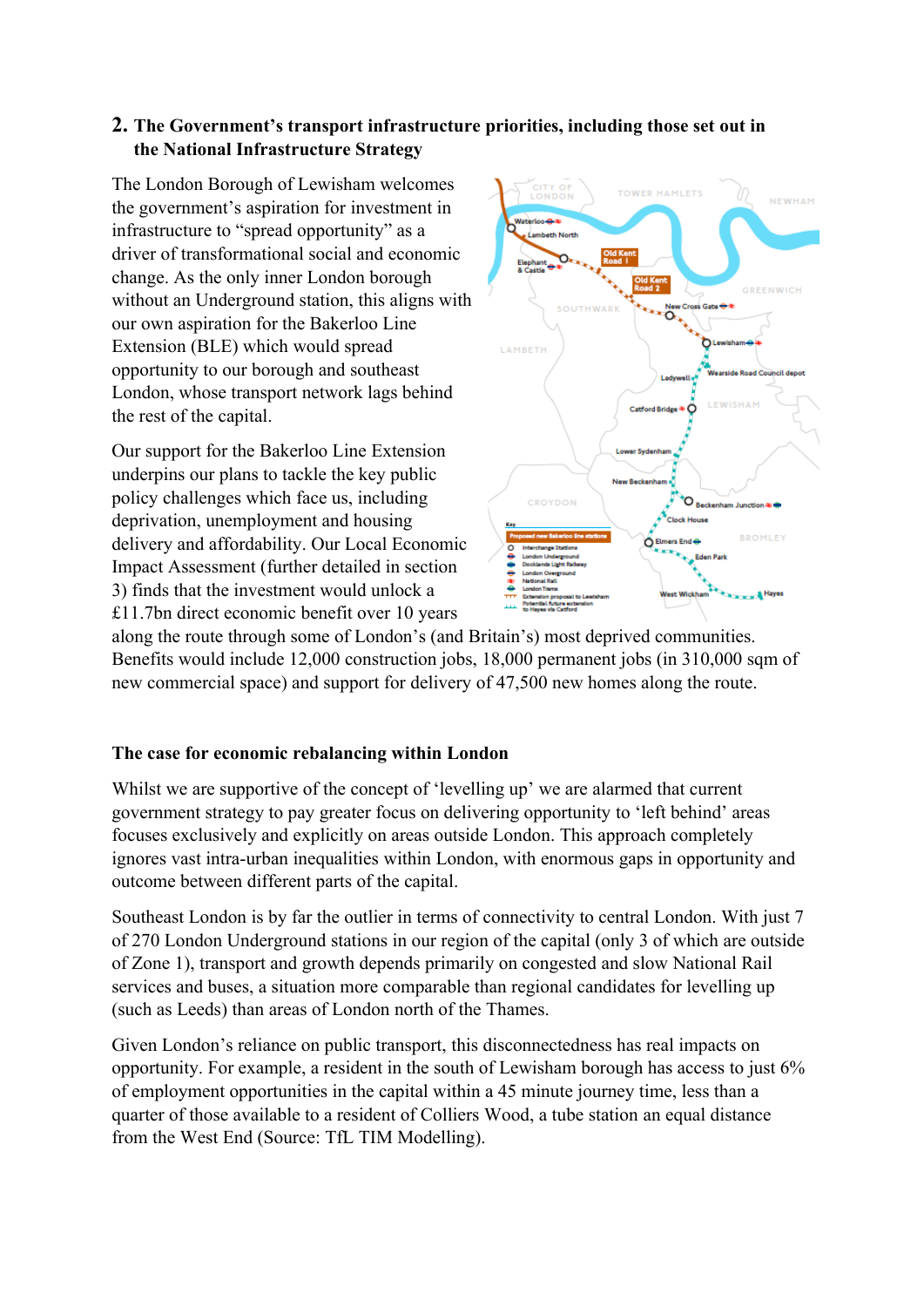## **Left behind southeast London**

The below evidence, taken from our own casemaking for the Bakerloo Line Extension, demonstrates just a few graphical examples of the extent to which southeast London is left



behind both in the context of the rest of the capital and poorer areas of the country.



**Figure 3: Map of London Underground stations in southeast London boroughs**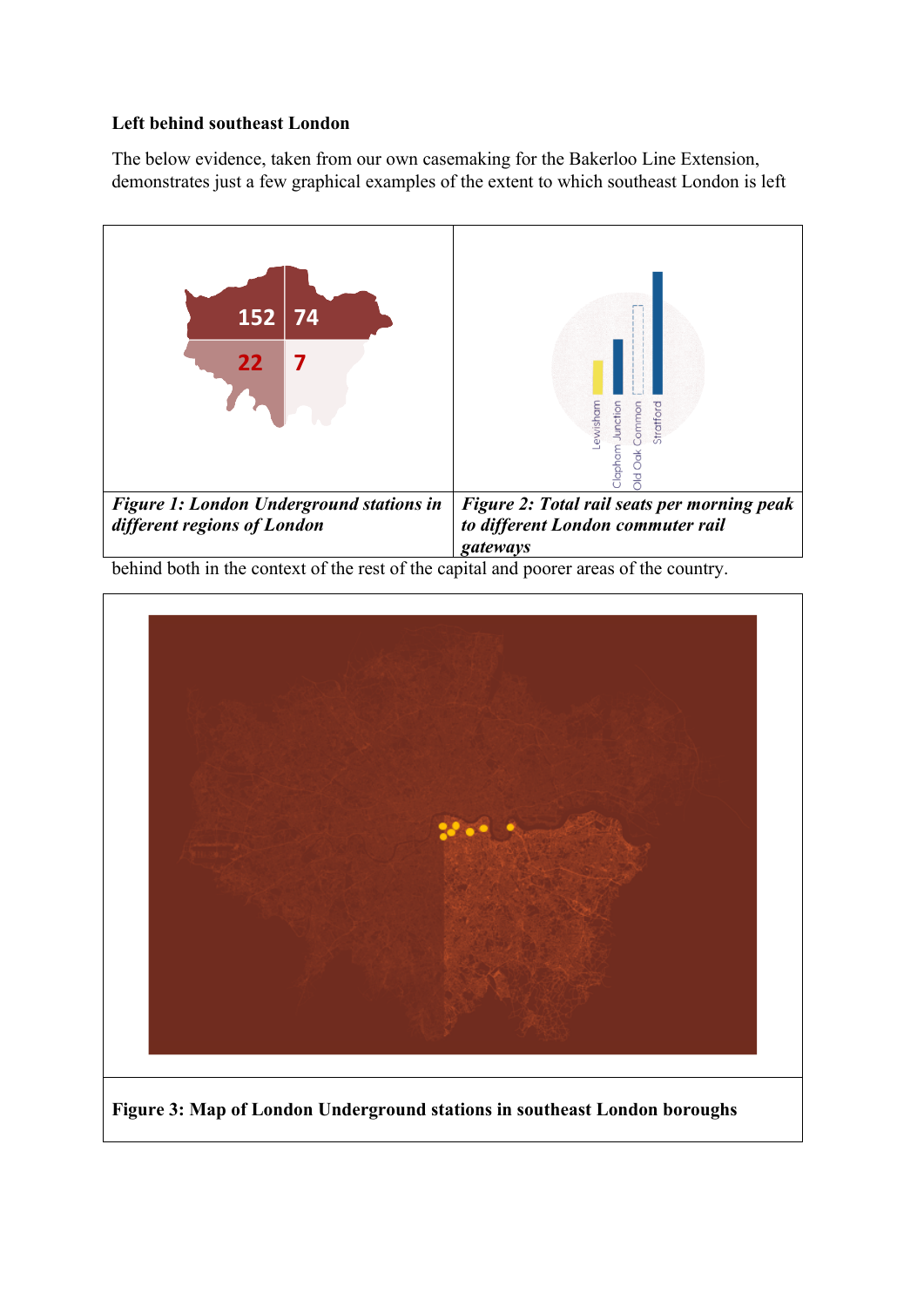

## **Deprivation along the Bakerloo Line Extension corridor**



**Figure 5: The Bakerloo Line Extension route with areas in the top 10% (yellow) and 20% (dark red) most deprived in the UK (based on the Index of Multiple Deprivation).** Many of these correlate with poor access to transport, including the Old Kent Road and south of Lewisham borough (Catford Bridge and Lower Sydenham) which lack high frequency rail access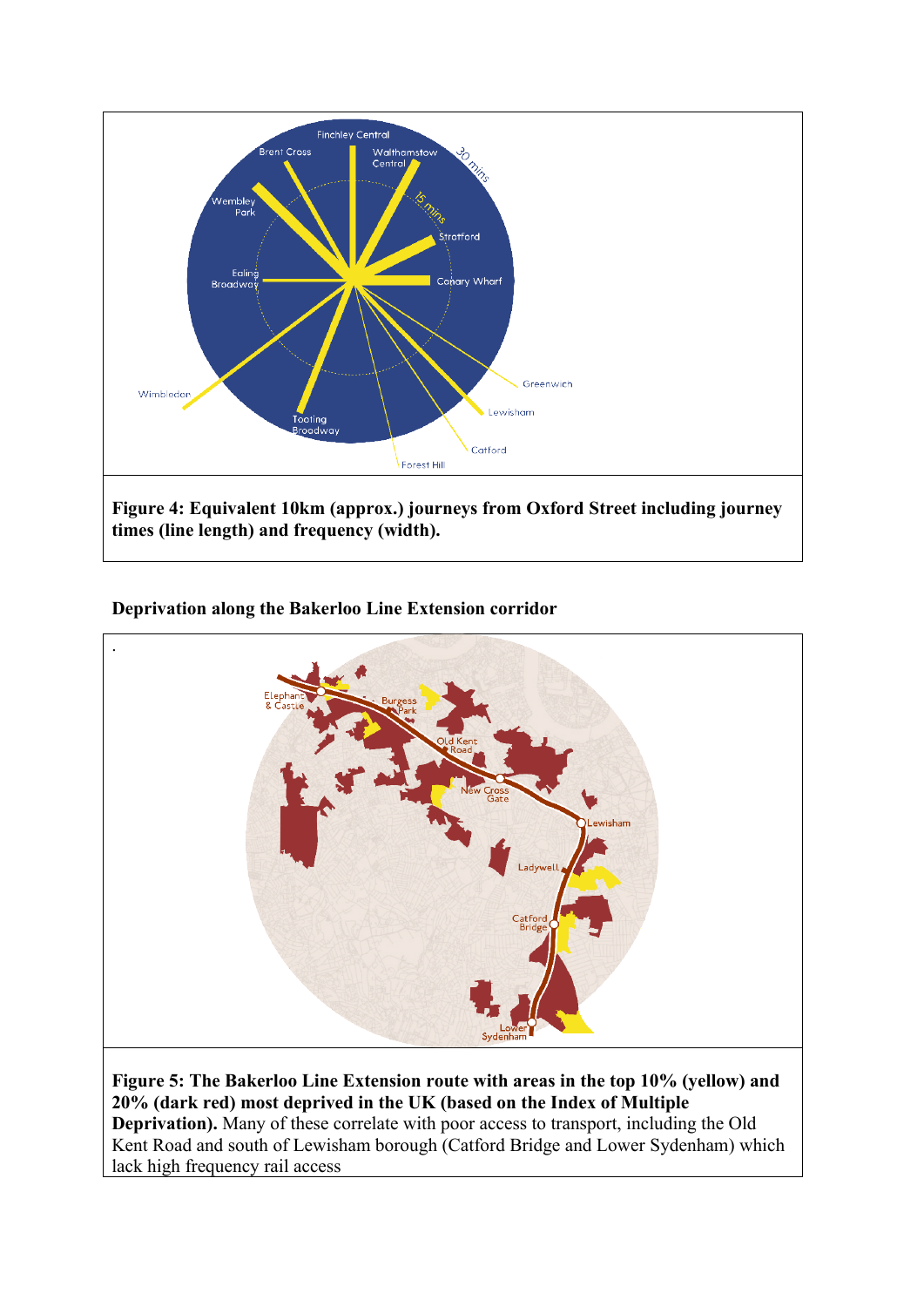**3. To what extent the coronavirus pandemic and its longer-term implications affects the necessity and cost-effectiveness of current and future major transport infrastructure projects**

Lewisham Council shares the optimism of the National Infrastructure Strategy that cities and agglomeration will continue to be critical to Britain's success in the global economy. Continued housebuilding interest in our borough and acknowledgement of the continued value of physical proximity to value added gives us confidence that public transport will continue to drive housing, investment and employment creation in the capital – even if trends around home working present challenges for projects focused principally on capacity.

Given the long term nature of the Bakerloo Line Extension and its focus on connectivity – rather than only capacity – we are confident that the impressive economic potential of the scheme remains undimmed. Our Local Economic Impact Assessment (2020) found:

## **Employment and skills**

The BLE will generate employment both in short term construction and permanent jobs in new development along the corridor. Specifically:

- An average of 6,000 jobs during construction of the line, plus another 18,000 in the national supply chain
- An average of 7,500 jobs in construction of new housing and commercial space unlocked by the Bakerloo line extension, with another 16,000 in the national supply chain
- Almost 18,000 new jobs in new commercial space catalysed by the delivery of the line.

These numbers reflect those opportunities currently identified in the direct catchment area over a 15-20 year timeline, not considering the wider and longer term impacts, plus any 'game-changer' opportunities that the Bakerloo line extension might bring about.

#### **Local housing impacts**

The Bakerloo Line Extension will support the delivery of 47,500 new homes, including affordable homes in southeast London growth areas, including the Old Kent Road, New Cross, Lewisham, Catford and Lower Sydenham.

#### **Wider transport and economic effects**

New interchanges at New Cross Gate, Lewisham, Catford Bridge, Beckenham Junction and Elmers End will further enhance connectivity, increasing frequencies, reducing journey times and opening up new journey opportunities across the southeast London region, including at 63 national rail stations which are a single connection from the line. This will be key to increasing access to employment and skills, attracting inward investment, and housing delivery not only along the corridor but across a much wider area of the capital.

## **A coordinated and credible plan for growth**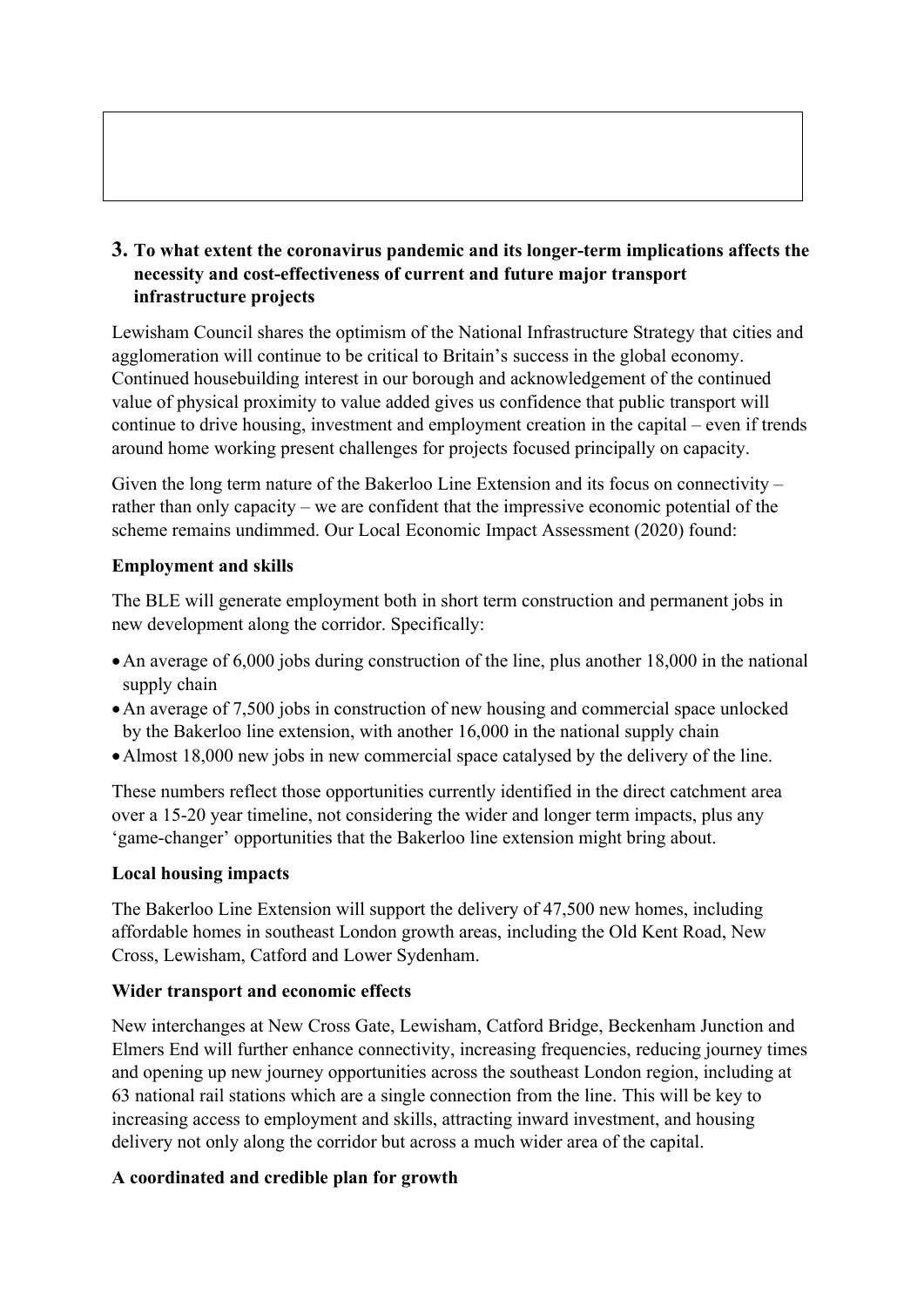Lewisham Council, working closely with Southwark Council, TfL and the GLA has been working to plan and coordinate growth along the route, including site masterplanning and the commissioning of a Local Economic Impact Assessment. The scheme won a Planning Award in 2020 for the joint working between Lewisham Council, Southwark Council, Transport for London and City Hall in coordinating development of the infrastructure scheme with housing and economic regeneration.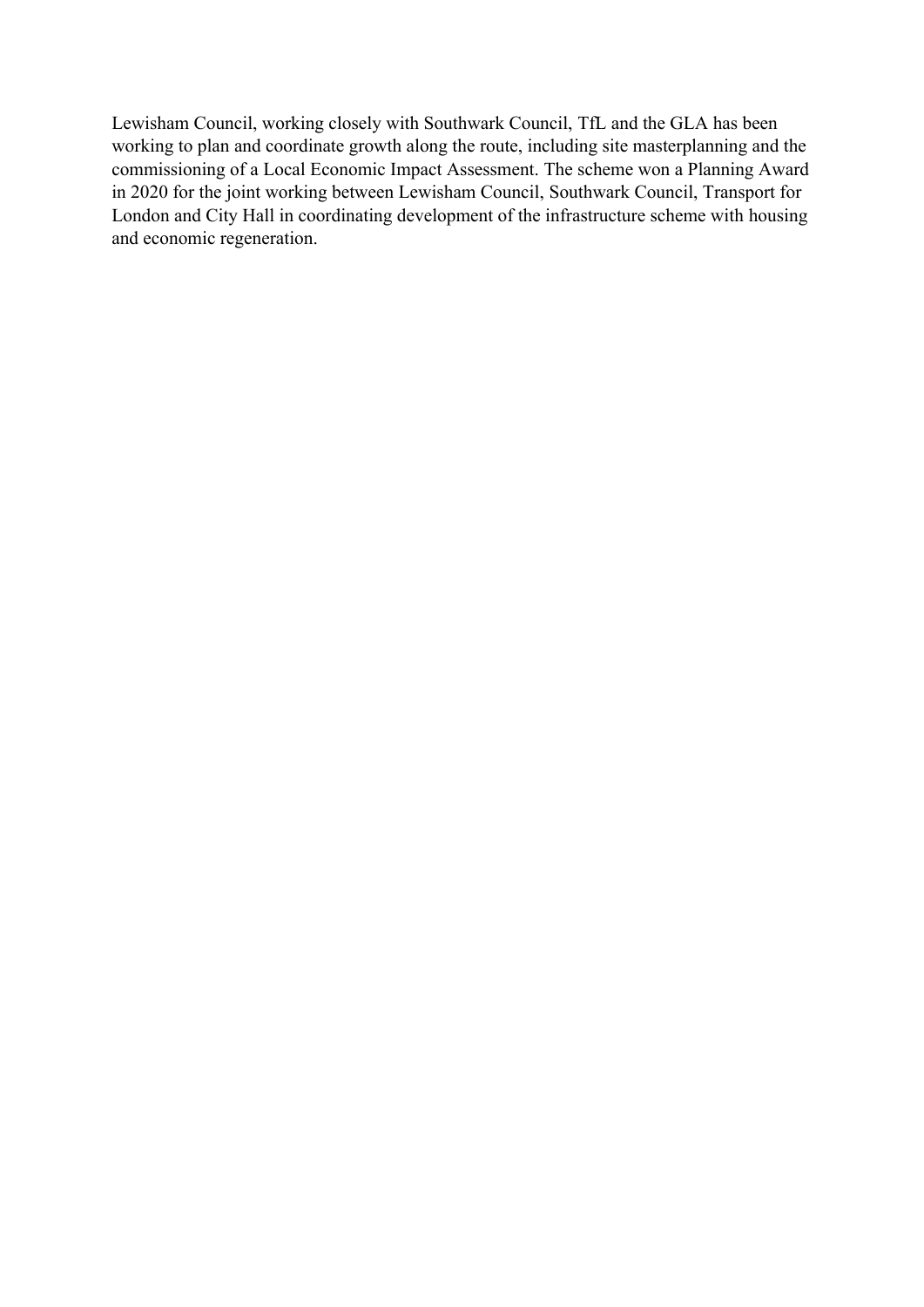## **4. The effectiveness of the Government's decision-making and appraisal processes for transport infrastructure projects and any changes required to the 'Green Book'**

We draw the Committee's attention to two challenges in current appraisal and decision making on major infrastructure schemes which hinder the true potential of the scheme being factored into appraisal and prioritisation.

### **a. Consideration of opportunity and spatial inequalities in prioritisation**

We note that past projects in London have been driven principally by tightly defined goals related to journey times and economic objectives. For example:

- The case for Crossrail is driven by capacity and connectivity between key economic nodes, specifically Heathrow Airport, central London, the City, Canary Wharf and Stratford.
- The case for the Northern Line Extension relies on geographically narrow economic returns for the Thames-side Battersea Power Station and Nine Elms developments.
- Looking further back, the Jubilee Line Extension and development of the DLR were both primarily driven by the narrow economic returns in Canary Wharf and the Docklands, although its eventual legacy has been far wider.

While these projects have been (or will be) transformational for the economic geography of Britain's capital, they have tended to focus on improving connectivity and opportunity and economic returns for areas which are already relatively well connected, reinforcing spatial inequalities in the capital.

We are strongly supportive of efforts to target future investment so as to tackle spatial and economic inequalities. We do however fully reject that, having been disadvantaged by the current appraisal and prioritisation methodology, London should be excluded from current infrastructure funding. Such a decision would be devastating to our efforts to tackle the historic spatial and economic injustices that have seen southeast London left behind the rest of the capital.

## **b. A greater role for the 'bigger picture' in decision making**

In the context of levelling up, major infrastructure schemes such as HS2 and Northern Powerhouse Rail have been advanced not only on the narrow transport or short-term economic business case, but in the faith that such projects can catalyse long term economic transformation. To take an example from High Speed Two Ltd's recent "Realising the potential" publication,

*"HS2 is an amazing opportunity, with huge potential to completely reshape not only the way we travel across the UK, but also the future of our economy, our communities, our regions and our local places.<sup>1</sup>"*

The legacy of the Jubilee Line Extension (JLE) provides a fantastic and highly relevant example of this in the context of a major tube extension. Now seen as enormously successful, the JLE was originally approved based on the narrow identified benefits with a Benefit Cost Ratio (BCR) of 0.95:1. Yet within two years of opening had a ratio of 1.75:<sup>2</sup>, having already catalysed an economic transformation way beyond what was already narrowly predicted. We